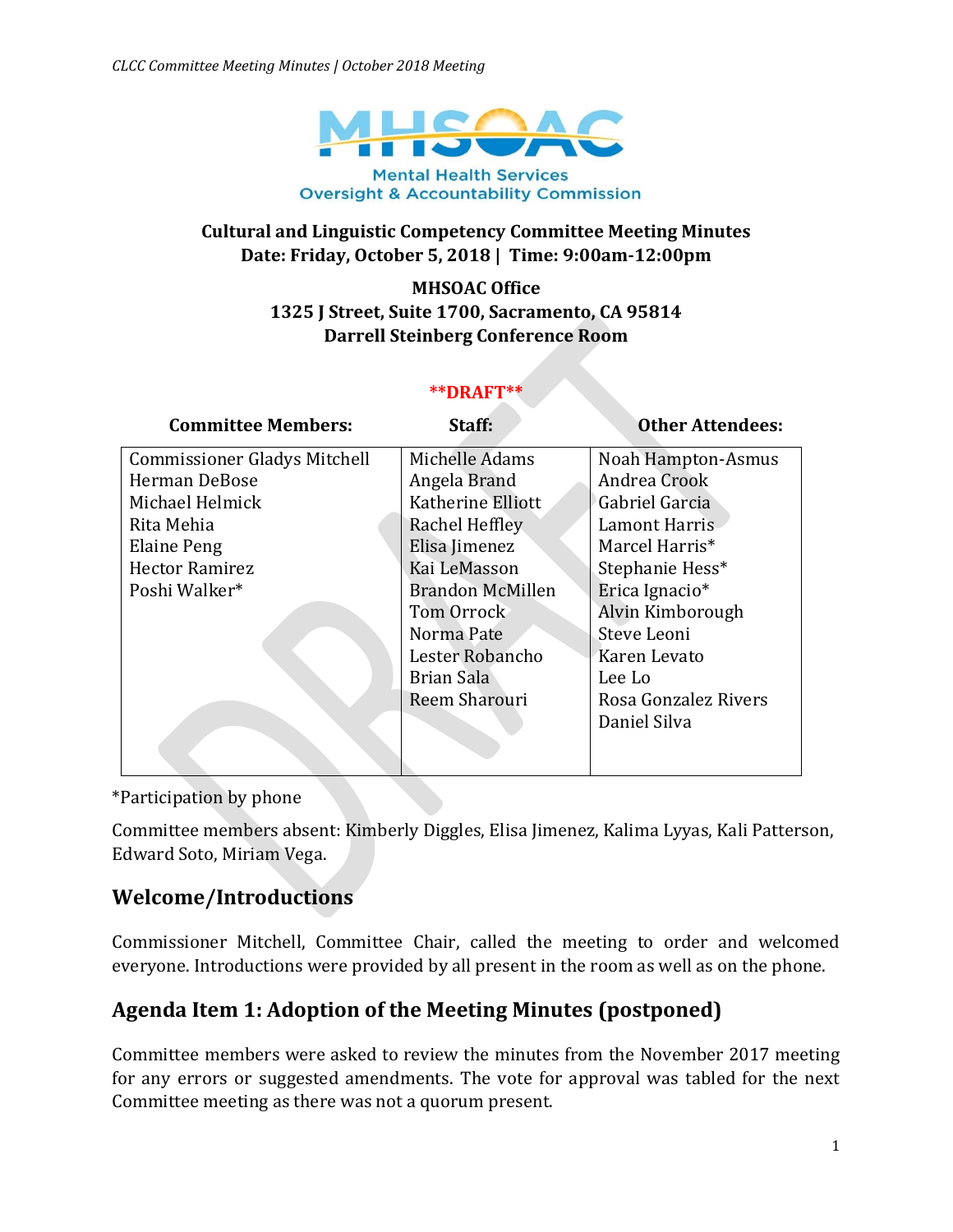# **Agenda Item 2: CLCC Activities and Goals 2018-2019**

MHSOAC staff, Katherine Elliott presented the Committee with a document outlining proposed activities for consideration under the following objectives:

- How to define and measure disparities in access to care. How to address challenges in use of typical data sets and identify data sets to reflect and count diverse communities. This includes looking at different ways to collect data that is culturally competent and inclusive of communities of color.
- How to best utilize subject matter expertise of the committees and committee members as cultural brokers to support needs of the Commission, specifically as it relates to the Commission's policy projects.

Committee members discussed:

- Concern about the length of time to provide feedback on the Criminal Justice project report; members felt that the public was not engaged with the project until the end, after the draft report had been released.
- The need for a more defined feedback loop for comments that were not integrated into the final report.
- The need for clarification on the process by which the projects are determined, public participation beyond the public comment period and Commissioner engagement on the materials and subject.

In response, staff noted:

- Efforts to strengthen the public process to gather feedback and to develop an open process to reflect what was received – even if it is not fully incorporated into the final report.
- Processes to reflect and report back on all feedback received.
- Strategies to collect information throughout the project including the design of and strategies for overall project structure.
- Efforts to collect ongoing communication and written comments throughout the project to ensure that feedback is received in multiple areas, not only during public comment at Commission meetings.
- Efforts to develop a more intentional role for committee integration and support/participation for projects.

Additional committee discussion on this topic included:

- Concern that counties are not in a position to analyze data, specifically SOGI (sexual orientation and gender identity) data but also data collected on race and ethnicity. An example was provided that counties do not have the ability to provide disaggregated data on categories (i.e. "mixed") that reflect multiple identities.
- How can the Commission best support counties and develop guidance to help with raw data; is there a role for the State to analyze and distill?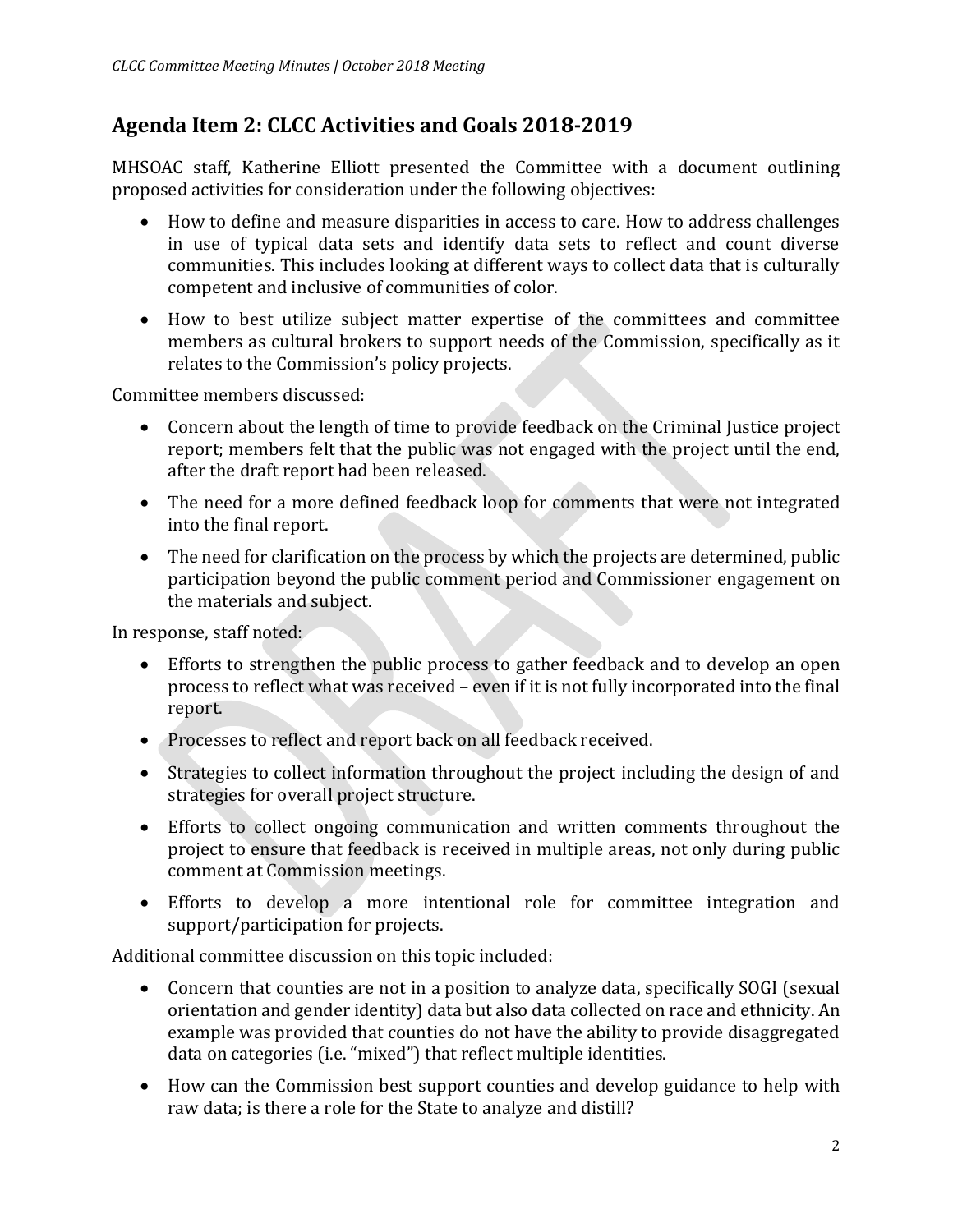- Can/should the Commission make recommendations on data reporting and analysis?
- Strategies for effective and meaningful data collection requires that counties and agencies be open to change in language and identification as fluid as already understood by those within diverse communities; cultural brokers and subject matter experts who understand fluidity and changes within communities can support the State and other agencies with this type of work.
- Recognition that intersectionality is key within communities; there needs to a mechanism to connect and meet the needs of those that can and will check "multiple boxes" for multiple identities; also, consideration of experiences intersection of poverty, incarceration, etc.
- How to address confidentiality issues and protections.
- How to address practical and methodological challenges in reporting and how to represent data in a way that is useful and meaningful.
- How to support strategic planning and use of MHSA funds at the county level.
- How to develop a tool to count who is being served overall; does the State know how many people are receiving survives as a whole? Not just those within specific communities or categories, but overall throughout the State.
- How to address homeless populations; are there opportunities to create community engagement through African American faith based leaders and other organizations and entities to address issues in Sacramento, Oakland, and Los Angeles.
- Opportunities to intersect work with CRDP strategic plan; Can the committee support efforts as it relates to committee goals and objectives and Strategic Plan goals and objectives.
- How to create opportunity for committee members to bring issues to the Commission that reflect community/population level issues and needs.
- Data collection transition to a registry; is there an opportunity for use as an innovation project.

# **Agenda Item 3: MHSOAC Program Inventory Tool**

MHSOAC staff, Brandon McMillen provided background on the development of the MHSOAC Program Inventory Tool. The background included a demonstration to identify programs through traditional search engines (Google) versus the program tool as developed by the Commission.

Information is taken directly from what is provided by the counties; data points and demographic categories are the same as what is required in the PEI and INN regulations. Information can be searched broadly and through the use of filters.

Committee discussion included: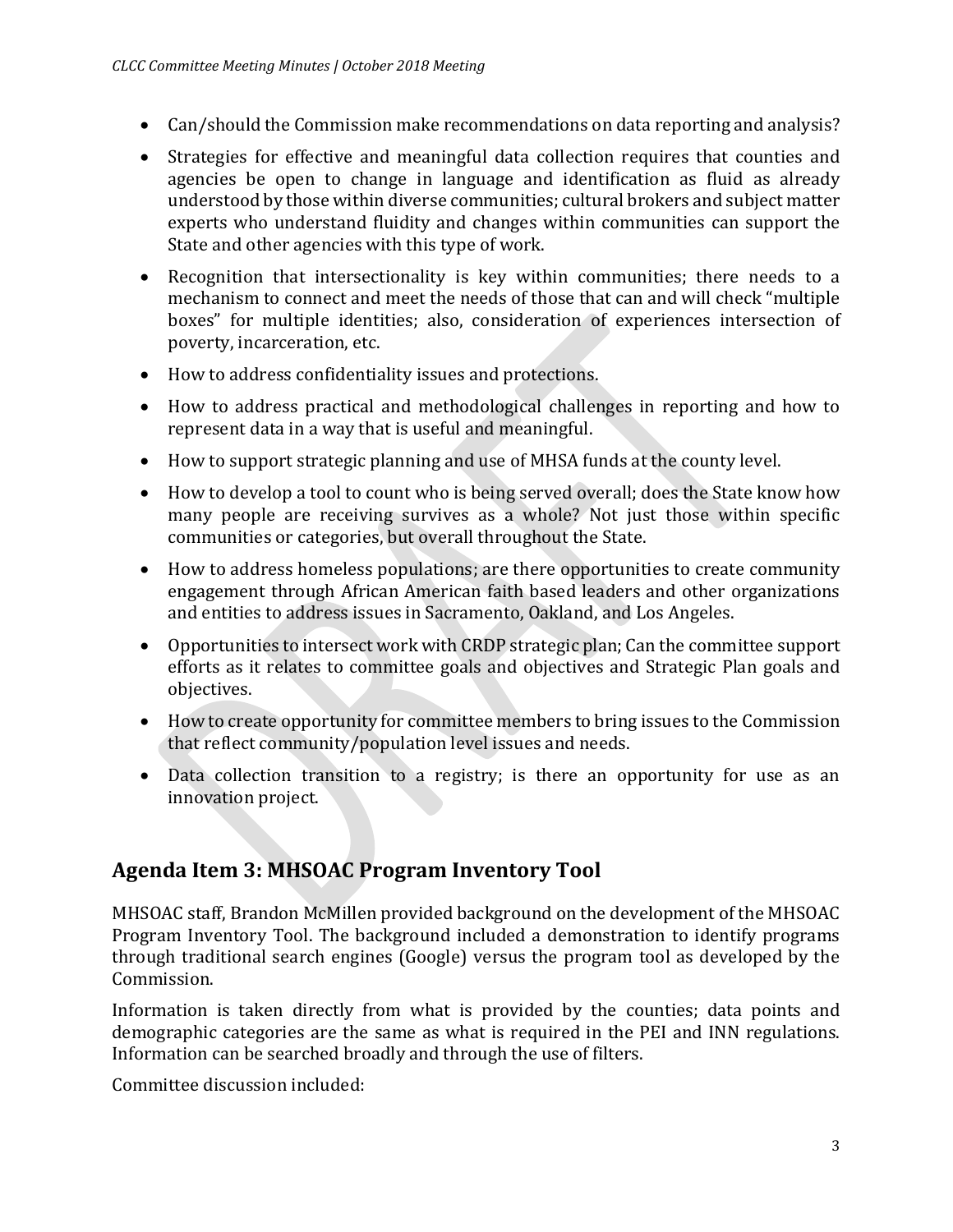- How to incorporate ability to identify community partner organizations to highlight organizations that are recognized and trusted for provision of culturally competent services.
- Mechanism to compare availability of program in other counties/areas?
- Consideration of a breakout menu option for Los Angeles to reflect multiple "service Areas" within county.
- Tool provides information to support advocacy efforts for additional funds and programs at local and state level.
- Consideration for demographic breakout for African population as separate from African American.
- Tool to be available before end of calendar year.

MHSOAC Staff, Rachel Heffley and Michelle Adams provided an overview of the FSP Program Inventory and CSS Expenditures Tool. The FSP Tool provides client level data and county outcome data. Staff noted that outcome measurement was completed through contract work with UCLA , specially looking at key metrics and outcomes to address negative outcomes.

The purpose of this project is to identify, gather, maintain, display, and disseminate key metrics of the negative consequences of mental health challenges and unmet needs in California.

The project is to develop, through a series of public engagement efforts and background research process, sets of preferred and feasible outcome measures relating to:

- Negative outcomes of mental illness including Suicide, Incarceration, School failure dropout, Unemployment, Prolonged Suffering, Homelessness, and Removal of children from their homes\* (\*California Code, Welfare and Institutions Code - WIC § 5840).
- Prevalence rates of mental illness by major demographic categories suitable for supporting the evaluation of disparities in mental health service delivery and outcomes,
- The impact(s) of mental health and substance use disorder conditions (e.g., disease burden),
- Capacity of the service delivery system to provide treatment and support
- Successful delivery of mental health services
- Population health measures for mental health program client populations
- Additionally, the contractor (UCLA) is to deliver 10 data fact sheets and 10 data briefs relating to the outcome domains identified.

Discussion included:

How to break down of different groups of data sets.